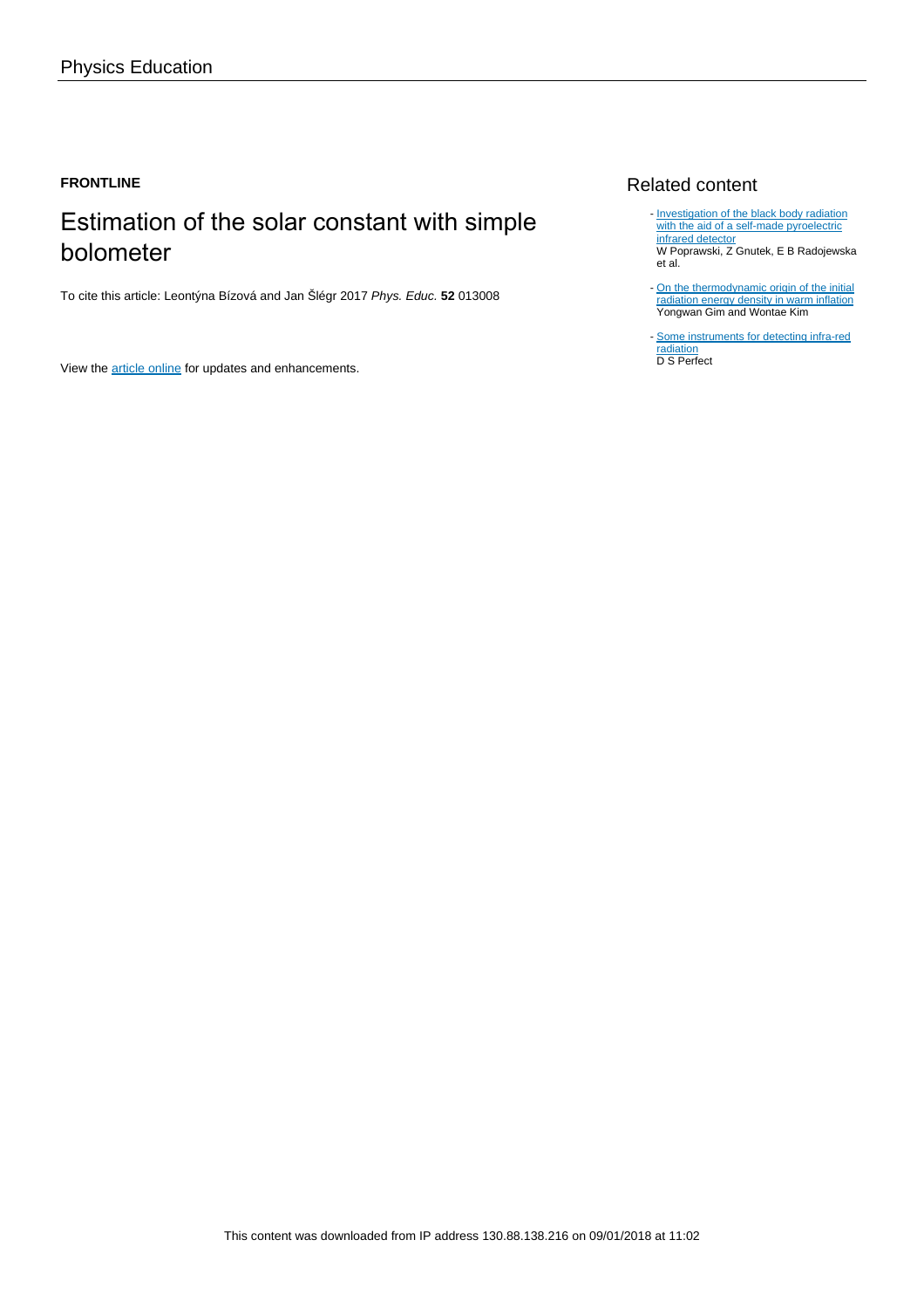1361-6552/17/013008[+5\\$](#page-5-0)33.00

this figure is not final, as the total luminosity of the Sun varies within  $\pm 0.25\%$  during a solar cycle.

#### 1 © 2016 IOP Publishing Ltd

to determine the total luminosity of the Sun and stellar luminosity which is one of the important astrophysical quantities. For this purpose, measurements described here can be used. Designation *constant* is slightly misleading. The elliptical orbit of the Earth around the Sun causes the change of the incident power by approximately 7% between the first of January when the Earth is closest to the Sun, and on August 3, when the distance between the bodies is greatest. Also, the solar constant is referred to as the average annual value of 1367 W  $\cdot$  m<sup>-2</sup>. Moreover, from dust particles which are larger than the wavelength, as well as the absorption and subsequent emission (associated with the partial transmission of radiation energy of dust particles, and increase of their temperature). It is also worth mentioning the role of clouds in the shaping of global climate, partly because the clouds disperse the incoming radiation; but also very much reflect the radiation and thus help cool the Earth's surface. Finally, it is good to emphasise to students that it is neces-

power density available at the surface of the Earth is less than this ideal value. The Earth's atmosphere partially reflects radiation (up to 10%), partially absorbs (especially water vapour, oxygen molecules and ozone), and partially dissipates radiation (Rayleigh scattering deflects the energy of purple and blue photons from the original direction; only less energetic photons retain on original the path). In addition, there is also the Mie scattering

sary to take into account the angle of surface with respect to the direction of incoming beams.

Due to the still raging business with solar power, it is useful to point out to students that the surface

# **Estimation of the solar constant with simple bolometer**

### **Leontýna Břízová and Jan Šlégr**

Solar constant describes the average power of solar radiation incident on the surface of one square meter perpendicular to the direction of arrival of the rays at the upper boundary of the

From the academic point of view, the concept of the solar constant is very important because knowledge of its value provides a very vivid way

Faculty of Science, Department of Physics Namesti Svobody 301, University of Hradec Kralove, Hradec Kralove, Czech Republic

E-mail: [jan.slegr@uhk.cz](mailto:jan.slegr@uhk.cz)

**1. Introduction**

atmosphere of the Earth.

#### **Abstract**

There are only a few experiments in astrophysics that can be done in the high school environment. Some astronomical observations leading to the estimate of determining the values of various astronomical parameters (radius of the Earth, the Earth–Moon distance, and others) can be done, but the astrophysical measurements usually require specialised equipment, which is beyond the capabilities of most schools. This frontline describes three simple methods that can be used to estimate the solar constant, which is an important astrophysical parameter.

Phys. Educ. **52** (2017) 013008 ([5](#page-5-0)pp)

#### [iopscience.org/ped](http://iopscience.org/ped) **FRONTLINE**

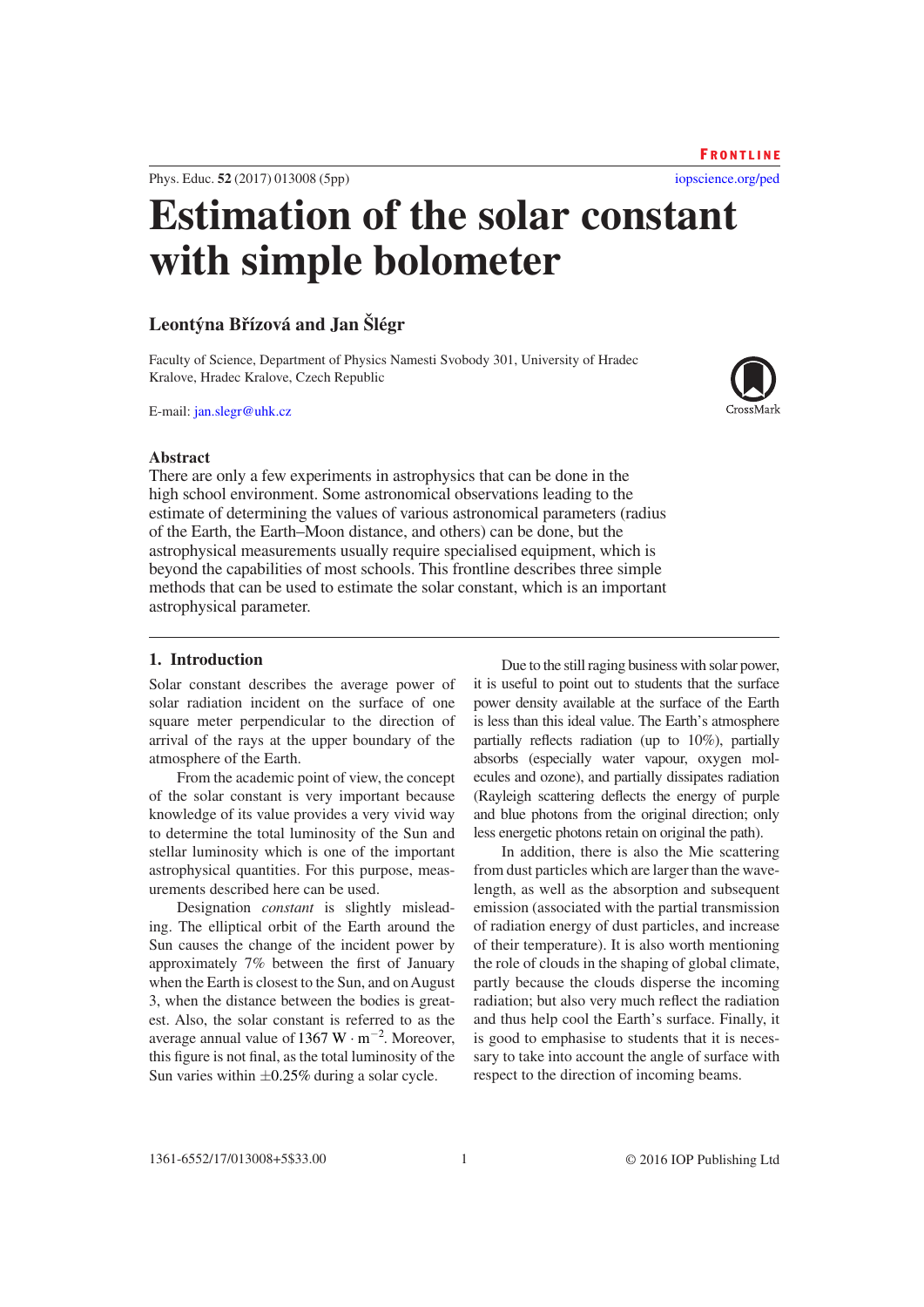#### **L Břízová and J Šlégr**

<span id="page-2-0"></span>

**Figure 1.** Conversion of solar energy in the atmosphere according to [\[1\]](#page-5-2).

All of the above energy losses lead to an estimate that the energy available at the Earth's surface by the immediate situation is only 83 to 33% of the energy at the bound limit of the atmosphere. The overall proportions through the atmosphere are in figure [1](#page-2-0).

#### **2. Methods**

In order to estimate the solar constant, it is possible to use a simple bolometer comprising of an aluminium plate with one surface covered with a thin layer of carbon black which is exposed to sunlight and its temperature is measured over time. If we assume that all the incident energy increase the temperature of a bolometer, then this equation can be applied:

$$
\Delta E = mc\Delta T, \tag{1}
$$

<span id="page-2-1"></span>where *m* is mass of the bolometer and *c* is the specific heat capacity of the material used and the temperature change is  $\Delta T$ . Since the solar constant has dimension of  $W \cdot m^{-2}$ , we divide equation [\(1](#page-2-1)) by the area of the bolometer and the measured time ∆*t*:

$$
I_{\rm SC} = \frac{\Delta E}{S \Delta t} = \frac{mc\Delta T}{S \Delta t},\tag{2}
$$

<span id="page-2-2"></span>Here  $I_{SC}$  is solar constant and *S* is area of the bolometer perpendicular to incident radiation.

In order to avoid the need to separately determine the heat capacity of the bolometer and the thermometer, the temperature is measured by a non-contact infra-red thermometer. The accuracy of measurement is slightly worse, but for school use, it is still sufficient. The heat capacity of the bolometer is determined by measuring the weight and multiplying by the specific heat capacity.

To implement the experiment, an aluminum plate with a surface area of  $29.3 \times 28.5$  mm. coated with carbon black (for school use, it will be preferable to cover the surface with matte black car paint spray) was used. The weight of the plate was determined to be  $(15.0 \pm 0.1)$  g by measurement.

The bolometer was set perpendicular to the direction of arrival of the solar rays, and every 15 s the temperature was measured by the infrared thermometer (see figure [2](#page-3-0)). Measurements took place shortly after local noon, when the path of rays in the atmosphere is the shortest, and at the time when the sky was clear. The results are in the graph in figure [3](#page-3-1).

Of course, the data show (within the range of error of the infrared thermometer) an exponential dependence according the Newton's law of heating [[2\]](#page-5-1), converging to the value of 34.6 °C.

Linear dependence was fitted to the measured data points up to the point of 34.6 °C. The error won't be large if we substitute exponential dependence in this interval with linear function. Directive of the linear curve (calculated as 0.0312) defines the quantity  $\frac{\Delta T}{\Delta t}$  $\frac{\Delta T}{\Delta t}$  in equation [\(2](#page-2-2)).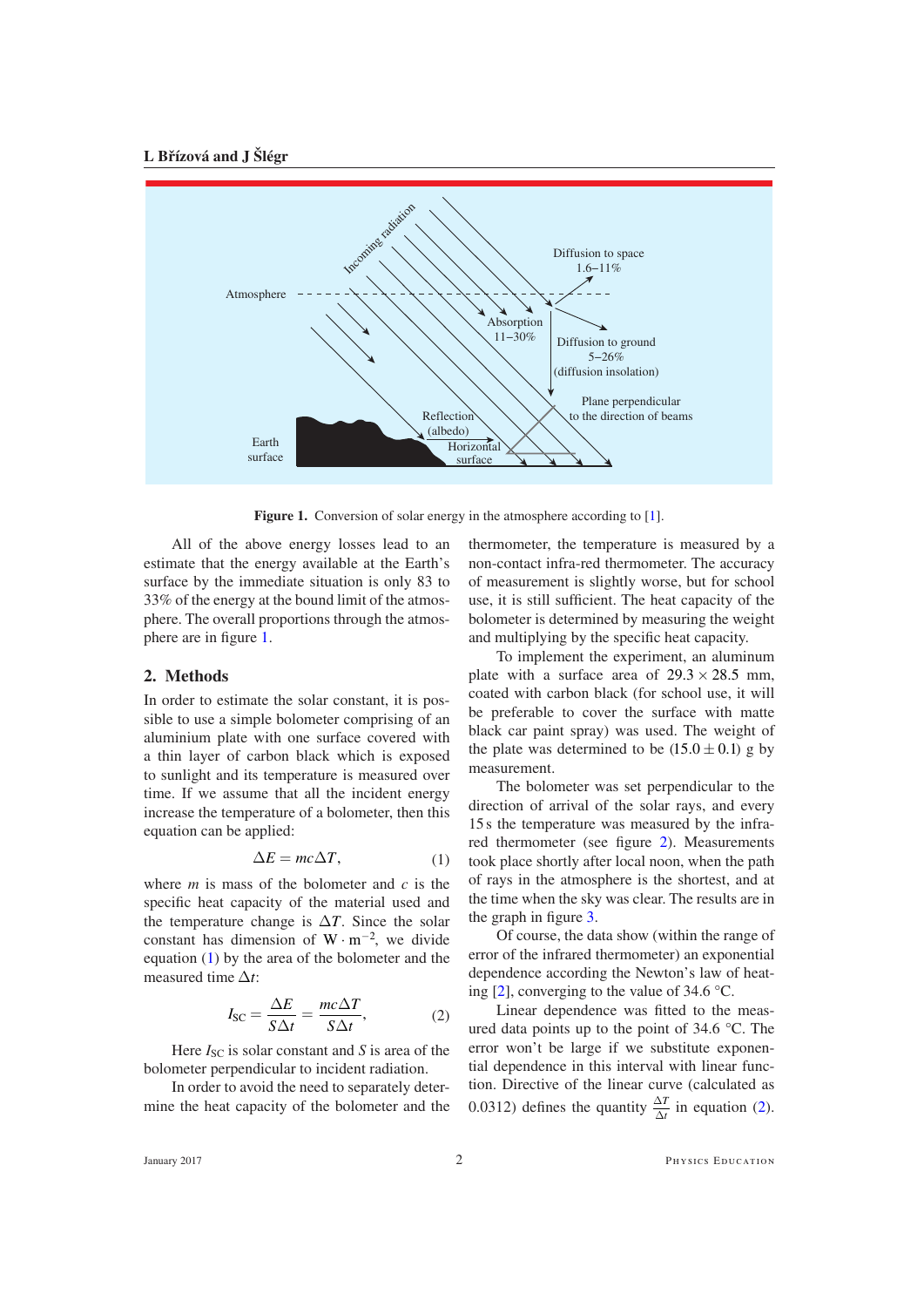<span id="page-3-0"></span>

**Figure 2.** Simple bolometer with infra-red thermometer.

<span id="page-3-1"></span>

**Figure 3.** Bolometer temperature versus time.

The calculated value of the solar constant at Earth's surface is then 502 W  $\cdot$  m<sup>-2</sup>.

For the day of observation, the value of solar constant was calculated as 1330 W  $\cdot$  m<sup>-2</sup>. Comparing that with the measured value it is evident that the measurement is not very accurate. In addition to the above physical energy loss during radiation through the atmosphere is the measurement itself burdened with a number of variations which aim to lower results. Radiation of the bolometer and its contact with air cools the

surface, surface partially reflects light, and the reflective spectrum of the plate can cause lower temperature measured by the IR thermometer, etc.

The solar constant at Earth's surface can be determined from the data by using another approach: when the temperature reached the value of 34.6 °C, measurement was terminated because the increase in temperature stopped. We can say that at this temperature, the energy supplied by solar radiation equals to the thermal energy radiated by the bolometer by heat loss. If we consider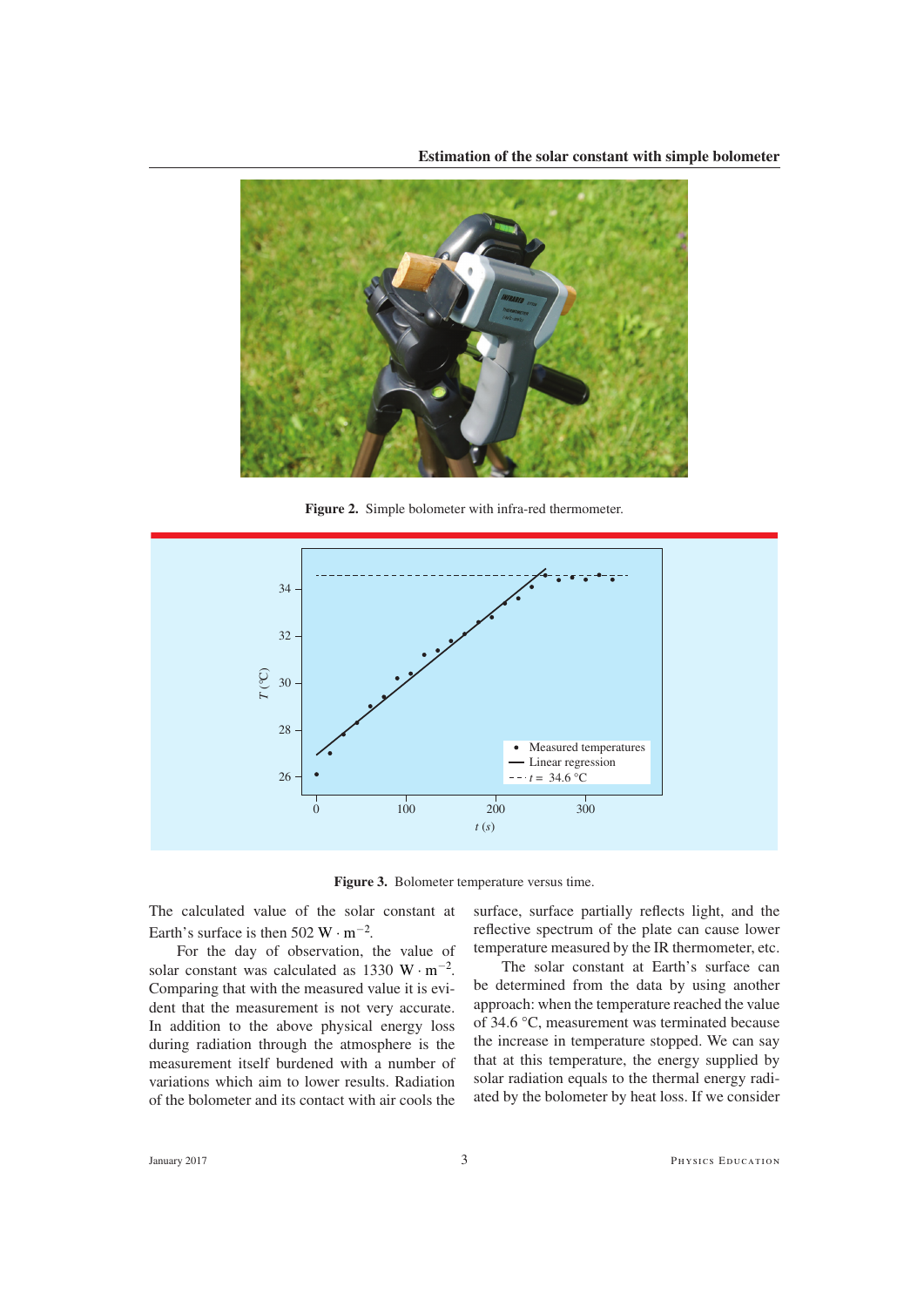#### **L Břízová and J Šlégr**

<span id="page-4-0"></span>

**Figure 4.** Heating circuit for bolometer. (a) Realisation of the heating circuit for bolometer, (b) schematics of the heating circuit.

the bolometer for an ideal black body, we can apply the Stefan–Boltzmann law to both energies per square meter:

$$
I_{\rm SC} = \sigma T^4,
$$

where  $\sigma = 5.67 \cdot 10^{-8} \,\mathrm{W} \cdot \mathrm{m}^{-2} \cdot \mathrm{K}^{-4}$  is Stefan– Boltzmann constant and *T* is the thermodynamic temperature of the bolometer in thermal equilibrium with its surroundings. Substituting the measured values in the thermodynamic scale, we get the radiation flux value of 508 W  $\cdot$  m<sup>-2</sup>, which is a nice agreement with the previous method.

Another option is to use two same plates; one set perpendicular to the rays from the Sun, and the other in the shade. Both plates have a transistor attached, in order to achieve the same heat capacity, whereby the plate in the shadow is heated by the transistor to the same temperature as the plate which is illuminated by the Sun. In this case we can say that the supplied electric power is equal to the power by solar flux (both these energy input to these two systems are maintaining the same temperatures of bolometers). The advantage of this method is that it completely eliminates the necessity of determining the heat capacity of the plates since they are of the same material and have the same dimensions.

To achieve good heat transfer, transistors in TO220 case are especially suitable for heating the plate (see figure  $4(a)$  $4(a)$ ). By applying a voltage to the base of the transistor (positive for NPN or negative for PNP) the transistor opens and current starts to flow and to heat the transistor with Joule heating). With suitable choice of the supply voltage the temperature can be regulated (dependence of current on the supply voltage can be changed by opening the transistor with the voltage at the base). A simple circuit diagram for the heating transistor is shown in figure  $4(b)$ .

During the experiment, the voltage measured across the transistor was  $U = 6.1$ V and the current was  $I = 78$  mA. This power is for the surface area of  $S = 9.15 \text{ cm}^2$ . Hence, for the value of the solar constant at Earth's surface, we obtain;

$$
I_{SC} = \frac{UI}{S} = \frac{6.1 \text{ V} \cdot 78 \cdot 10^{-3} \text{ A}}{9.15 \cdot 10^{-4} \text{ m}^2} = 520 \frac{\text{W}}{\text{m}^2},
$$

which is quite a nice agreement with the results obtained by the two previous methods.

#### **3. Conclusion**

Even though the measurement is not very accurate (is much less accurate than the normal school laboratory measurements), the authors consider this experiment as beneficial because it connects topics that students are already familiar with and also allows to apply the Stefan–Boltzmann law practically. Understanding the concept of the solar constant makes it easy to calculate the total luminosity of the Sun and comprehension of the stellar luminosity.